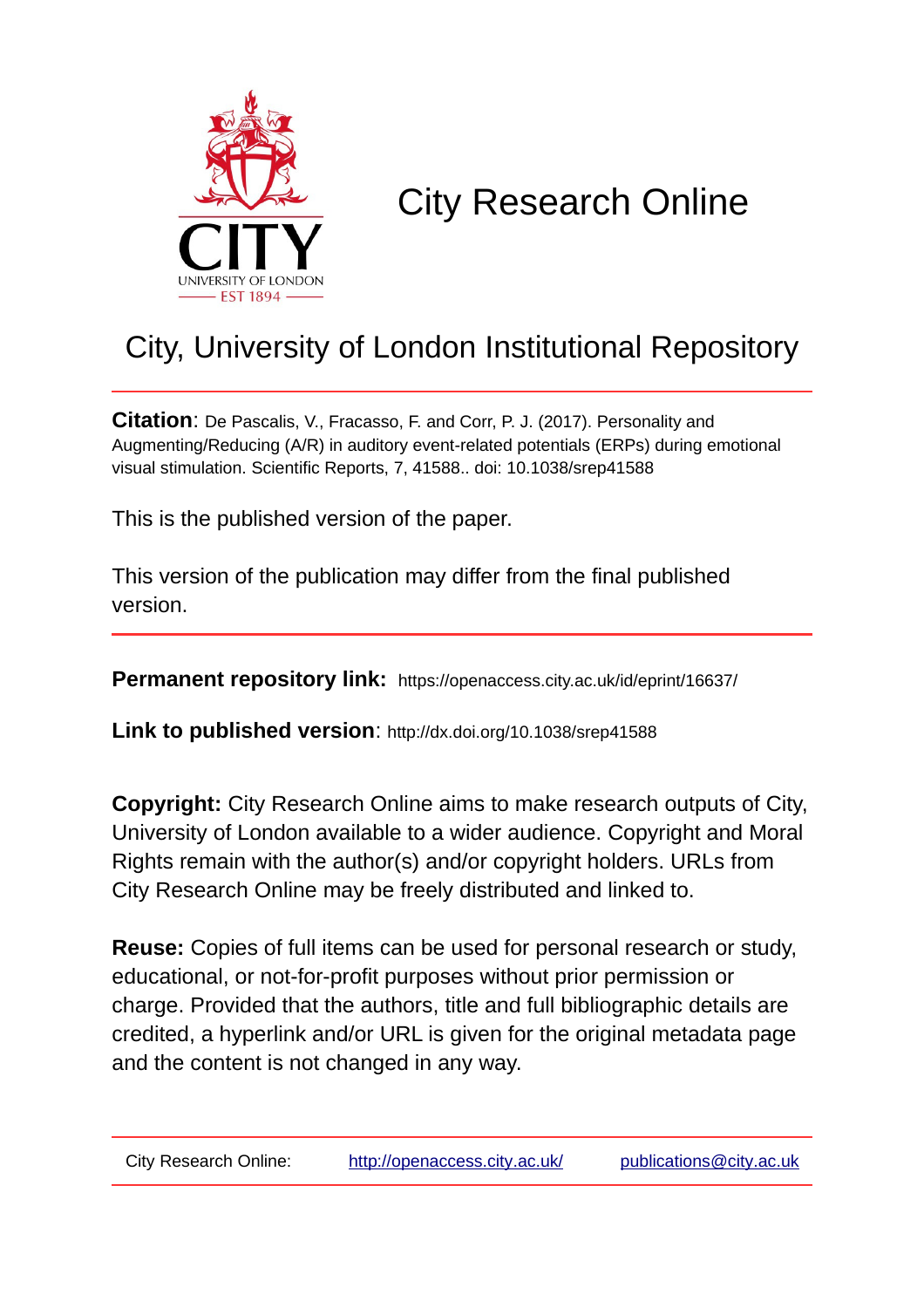## **Personality and Augmenting/Reducing (A/R) in auditory event-related potentials (ERPs) during emotional visual stimulation**

**by Vilfredo De Pascalis, Francesca Fracasso, & Philip J. Corr**

#### **-- S1 –**

#### **-- Supplementary Table S1 --**

Table S1. Statistics and zero-order correlations of valence (val) and arousal (arous) ratings for neutral (neu), negative (neg), positive (pos) pictures with BIS and FFFS measured with the RST-PQ, and SS measured with the ZKAPQ

| <b>Variabile</b> | N  | <b>Mean</b> | <b>Std</b> | Sum    | Min  | Max  |
|------------------|----|-------------|------------|--------|------|------|
| <b>BIS</b>       | 39 | 54.79       | 11.85      | 2137   | 33   | 81   |
| <b>FFFS</b>      | 39 | 26.24       | 5.29       | 1023   | 15   | 38   |
| <b>ZKAPQ-SS</b>  | 39 | 98.75       | 11.21      | 3851   | 69   | 134  |
| neg_val          | 39 | 2.44        | 0.49       | 95.08  | 1.91 | 3.38 |
| pos_val          | 39 | 6.92        | 0.37       | 269.69 | 6.17 | 7.70 |
| neu_val          | 39 | 5.29        | 0.45       | 206.31 | 4.30 | 5.97 |
| neg_arous        | 39 | 6.20        | 0.77       | 241.63 | 4    | 7.59 |
| pos_arous        | 39 | 6.12        | 0.76       | 238.54 | 4.86 | 7.77 |
| neu_arous        | 39 | 4.21        | 0.70       | 164.15 | 2.43 | 5.60 |

| <b>Pearson Correlation Coefficients, N = 39</b><br>Prob > $ r $ with H0: Rho=0 |          |         |          |           |           |           |  |  |
|--------------------------------------------------------------------------------|----------|---------|----------|-----------|-----------|-----------|--|--|
|                                                                                | neg_val  | pos_val | neu val  | neg arous | pos arous | neu arous |  |  |
| <b>BIS</b>                                                                     | $-0.164$ | 0.150   | $-0.508$ | $-0.200$  | $-0.277$  | 0.081     |  |  |
|                                                                                | 0.319    | 0.361   | 0.001    | 0.222     | 0.088     | 0.623     |  |  |
| <b>FFFS</b>                                                                    | $-0.112$ | 0.067   | $-0.222$ | $-0.038$  | $-0.314$  | 0.021     |  |  |
|                                                                                | 0.498    | 0.687   | 0.174    | 0.818     | 0.052     | 0.901     |  |  |
| <b>ZKAPQ-SS</b>                                                                | $-0.474$ | 0.075   | $-0.379$ | $-0.149$  | 0.035     | 0.200     |  |  |
|                                                                                | 0.002    | 0.651   | 0.017    | 0.366     | 0.831     | 0.223     |  |  |

# **-- S2 --**

**Results for RST traits and LORETA source localization.** Since we have found that N1/P2 complex is sensitive to individual differences in RST traits, we have also tested these differences on standardized sLORETA scores to find regional cortical localizations of significant difference on current density within the N1 and P2 time windows.

In terms of individual differences in BIS, we found that high BIS, compared to low BIS, had a significantly lower activity at 101 ms (i.e., a maximal positive t value in the time window of N1 wave) in the sublobar insula, fusiform and parahippocampal gyri (BA13, BA31, BA23) of the left hemisphere (Supplementary Fig. S1-(a) and Supplementary Table S2). Interestingly, at 226 ms from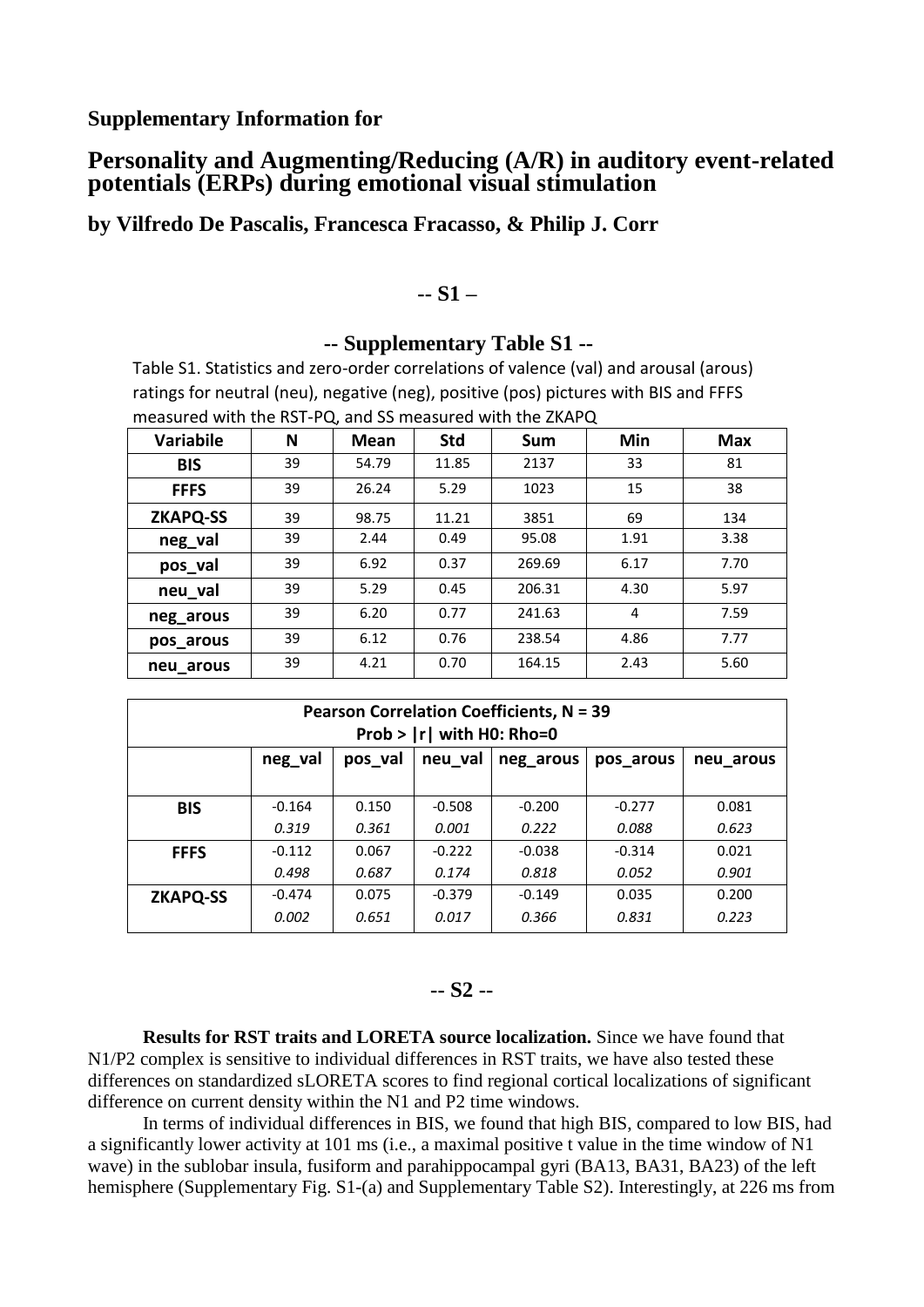auditory stimulus onset (P2 wave) high BIS had lower activity than low BIS participants in the left superior parietal lobule (BA7), a higher activity in the right orbital frontal cortex (BA11, OFC), and a reduced activity in the right inferior parietal lobule (BA40; Supplementary Fig. S1-(b) and Supplementary Table S2).

For the FFFS we found that high FFFS, compared to low FFFS, had a significantly lower activity at 226 ms (P2 wave) in the right posterior cingulate (BA23 and BA30) and in the left postcentral gyrus in the parietal lobe (BA7; Supplementary Fig. S2-(a) and Supplementary Table S2).

BIS vs Lo BIS<br>
N1 (101 ms)<br>
200 [mm] :  $(7.72E+0)$  : 13<br>
BA6<br>
BA13<br>  $\begin{bmatrix} 2 \end{bmatrix}$   $\begin{bmatrix} 1 & 3 & 4 & 23 \\ 8 & 4 & 3 & 4 \end{bmatrix}$ **N1 (101 ms) sLORETA**  $\overline{R}$  $(Y)$  $+5$ Ŕ  $BA13$   $\begin{bmatrix} 2 \\ 1 \\ 1 \end{bmatrix}$   $AB31$  $(Z)$  $\boldsymbol{0}$  $+5$ (a) -5  $\overline{0}$  $\overline{0}$  $-10$ -5  $-5$  $\mathbb{Z}$  $(Y)$  $-10 \text{ cm}$  $\pm 5$  $\overline{0}$ -5  $+5$  cm  $(X)$ 0 +5 cm  $(X)$ -5  $\Omega$ t  $-3.861$  $-1.930$  $0.000$ 1.930  $3.861$ 5.791 7.722  $-7.722$  $-5.791$ **P2 (226 ms) sLORETA** (X,Y,Z)=(-20,-65,65)[mm]; (-5.17E+0); 29  $\overline{B}$  $(Y)$  $+5$  $BA7$   $\begin{bmatrix} 2 \end{bmatrix}$   $\begin{bmatrix} 2 \end{bmatrix}$   $\begin{bmatrix} 6 \end{bmatrix}$   $BA7$   $BA40$  $(Z)$  $\overline{0}$  $+5$  $+5$ (b)-5  $\overline{0}$  $\overline{0}$  $-10$ -5 -5 BA11  $+5$  $\overline{5}$  $-5$  $(Y)$ 0  $-10$  cm  $\,0$  $+5$  cm  $(X)$  $-5$  $\,0$ +5 cm  $(X)$ t  $-5.172$  $-2.586$  $-1.293$  $0.000$ 1.293 2.586 3.879  $5.172$  $-3.879$ 

**Supplementary Fig. S1.** Panel (a): statistical parametric maps of sLORETA differences comparing high vs. low BIS groups (N1 wave). Note that a lower current density difference (yellow color) occurred in high BIS in the left sub-lobar insula, limbic parahippocampal gyrus, and right temporal fusiform gyrus (BA13, BA31, BA23, and BA6) at a time-frame of 101 ms (corrected threshold,  $p <$ .01). Panel (b): sLORETA difference maps comparing high vs. low BIS groups at 226 ms (P2 wave). A lower current density difference (light blue color) occurred in high BIS in the superior and inferior parietal lobule (BA7 and BA40), while a higher activity (yellow color) occurred in high BIS participants in the orbitofrontal gyrus (BA11).

# **Hi BIS vs Lo BIS**

**-- Supplementary Fig. S1 --**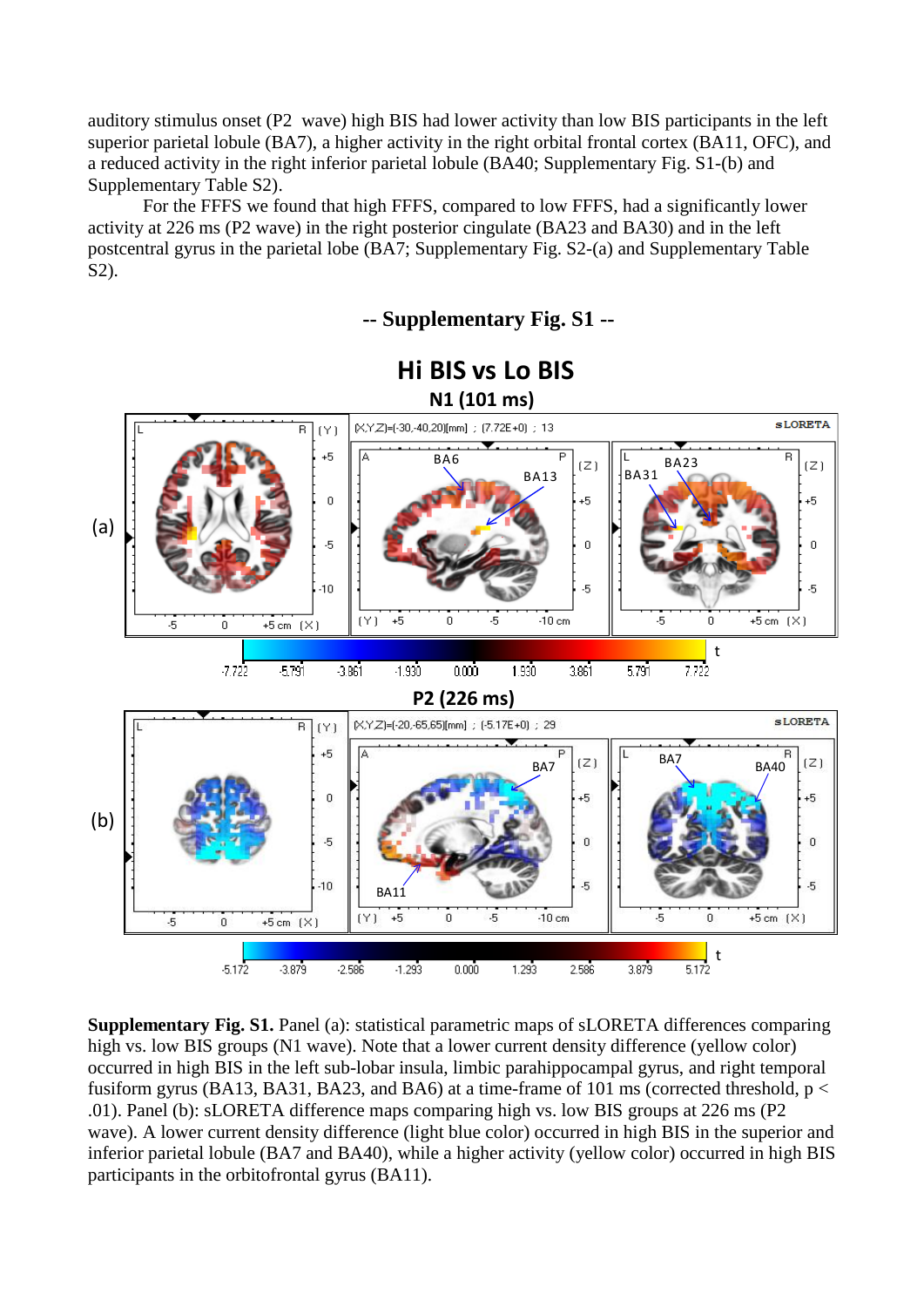# **-- Supplementary Fig. S2 --**





**Supplementary Fig. S2.** Statistical parametric maps of sLORETA differences comparing high vs. low FFFS groups (P2 wave). Note that a lower current density difference (light blue color) occurred in high FFFS in the posterior cingulate and postcentral gyrus (BA23, BA30, and BA7) at a timeframe of 226 ms (corrected threshold,  $p < .01$ ).

#### **--Supplementary Table S2--**

| Supplementary Table S2. MNI coordinates and Brodmann areas (BA) of significant differences in current<br>density of N1 and P2 ERP waves between high BIS (N=19) vs Low BIS (N=19), high FFFS (N=15) vs Low FFFS<br>(N=18). ERPs were elicited by auditory tones delivered using the augmenting/reducing paradigm. |        |        |        |         |             |           |                                                      |                |
|-------------------------------------------------------------------------------------------------------------------------------------------------------------------------------------------------------------------------------------------------------------------------------------------------------------------|--------|--------|--------|---------|-------------|-----------|------------------------------------------------------|----------------|
| <b>ERP</b>                                                                                                                                                                                                                                                                                                        | X(MNI) | Y(MNI) | Z(MNI) | t(max)  | BA          | Lobe      | <b>Structure</b>                                     | No. of Voxe    |
|                                                                                                                                                                                                                                                                                                                   | $-30$  | -40    | 20     | 7.72    | <b>BA13</b> | Sub-lobar | Insula                                               | $\overline{7}$ |
| Hi vs Lo BIS                                                                                                                                                                                                                                                                                                      | $-20$  | -45    | 25     | 7.07    | <b>BA31</b> | Temporal  | <b>Fusiform Gyrus</b>                                | 12             |
| N1 (101 ms)                                                                                                                                                                                                                                                                                                       | $-5$   | $-25$  | 30     | 6.76    | <b>BA23</b> | Limbic    | Parahippocampal Gyrus                                | 19             |
|                                                                                                                                                                                                                                                                                                                   | 30     | 0      | 65     | 6.46    | BA6         | Temporal  | <b>Fusiform Gyrus</b>                                | 10             |
| Hi vs Lo BIS                                                                                                                                                                                                                                                                                                      | $-20$  | $-65$  | 65     | $-5.17$ | BA7         | Parietal  | <b>Superior Parietal Lobule</b>                      | 70             |
| P2 (226 ms)                                                                                                                                                                                                                                                                                                       | 15     | 45     | $-25$  | 5.03    | <b>BA11</b> | Frontal   | Orbital Gyrus                                        | 16             |
|                                                                                                                                                                                                                                                                                                                   | 55     | $-55$  | 45     | $-4.97$ | <b>BA40</b> | Parietal  | <b>Inferior Parietal Lobule</b>                      | 9              |
| Hi vs Lo FFFS                                                                                                                                                                                                                                                                                                     | 10     | $-55$  | 15     | $-9.18$ | <b>BA23</b> | Limbic    | <b>Posterior Cingulate</b>                           | 10             |
| P2 (226 ms)                                                                                                                                                                                                                                                                                                       | 5      | $-55$  | 5      | $-8.89$ | <b>BA30</b> | Limbic    | https://1drv.ms/w/s!Anlw5bM8Uo0-<br>inrJhu3emx_gWU51 | 28             |
|                                                                                                                                                                                                                                                                                                                   | $-5$   | -55    | 70     | $-7.63$ | BA7         | Parietal  | <b>Postcentral Gyrus</b>                             | 54             |

Note: For the N1 wave, a positive value of t indicates that high (Hi) show lower current density than low (Lo) BIS (viceversa for a negative t value). For the P2 wave, a positive value of t indicates a higher current density in Hi than Lo BIS, or FFFS participants (viceversa for a negative t value). A negative X(MNI) coordinate indicates the left and a positive value the right hemisphere.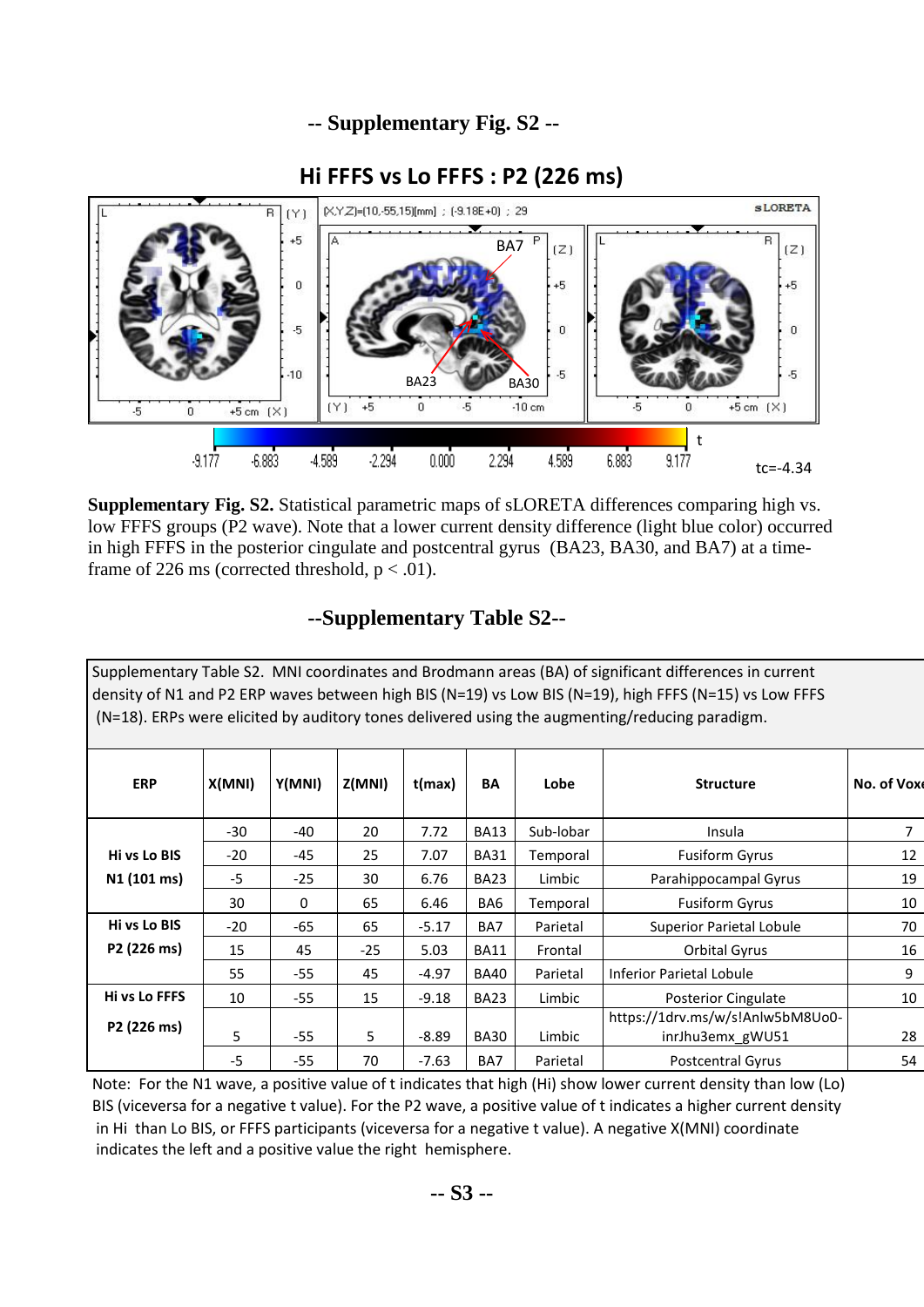**Discussion of LORETA findings.** (see Supplementary Information online, section S4 and Supplementary Figs. S1, S2 and Table 4 online).

Finally, using sLORETA source localization method we found some overlapping significant differences in current densities within the N1 and P2 time windows between high and low BIS and FFFS levels. In particular, we found in high BIS, as compared to low BIS participants, a significant lower activity at 101 ms (N1 wave) in the sublobar insula, fusiform and posterior parahippocampal gyrus (BA13, BA31, BA23) of the left hemisphere and in the right fusiform gyrus (BA6) of the temporal lobe (Supplementary Fig. S1-(a) and Supplementary Table 4). In addition, high BIS had a lower activity at 226 ms (P2 wave) in the left superior parietal lobule (BA7), in the right inferior parietal lobule (BA40), and a higher activity in the right frontal orbital gyrus (BA11; Supplementary Fig. S1-(b) and Supplementary Table 4). High FFFS participants, compared to low ones, also disclosed lower activations at 226 ms from auditory stimulus onset, in the posterior cingulate and postcentral gyrus (BA23, BA30, and BA7; Supplementary Fig. S2-(a) and Supplementary Table 4). On this basis, it is reasonable to conclude that the reduced activity we observed in the above mentioned structures reflects the reduced sensitivity (or enhanced avoidance) to intense stimuli. This reduced cortical activity, observed in high BIS and FFFS individuals is consistent with the  $RST<sup>1</sup>$  $RST<sup>1</sup>$  $RST<sup>1</sup>$  that predicts, enhanced avoidance to intense/negative stimulations in high BIS and FFFS individuals. In line with this, high levels of stress have been associated with a reduction of both prefrontal cortex (PFC) and rostral anterior cingulate cortex (ACC) activity<sup>[2](#page-6-1)</sup> and with our prior observation using auditory startle stimuli that lower self-report fear was associated with larger P200 amplitude, and enhanced current density in the medial and superior frontal gyrus  $(BA6)<sup>3</sup>$ [.](#page-6-2) The present observations are also consistent with previous fMRI findings in a study by Bishop, et al.<sup>4</sup> designed to evaluate the role of anxiety in the processing of threat-related distractors. These authors found that anxiety is associated with reduced activity in the rostral ACC and lateral PFC indicating a loss in top-down control over threat-related distractors. Interesting, we also found a higher activity in the right OFC in high BIS that low BIS participants (Supplementary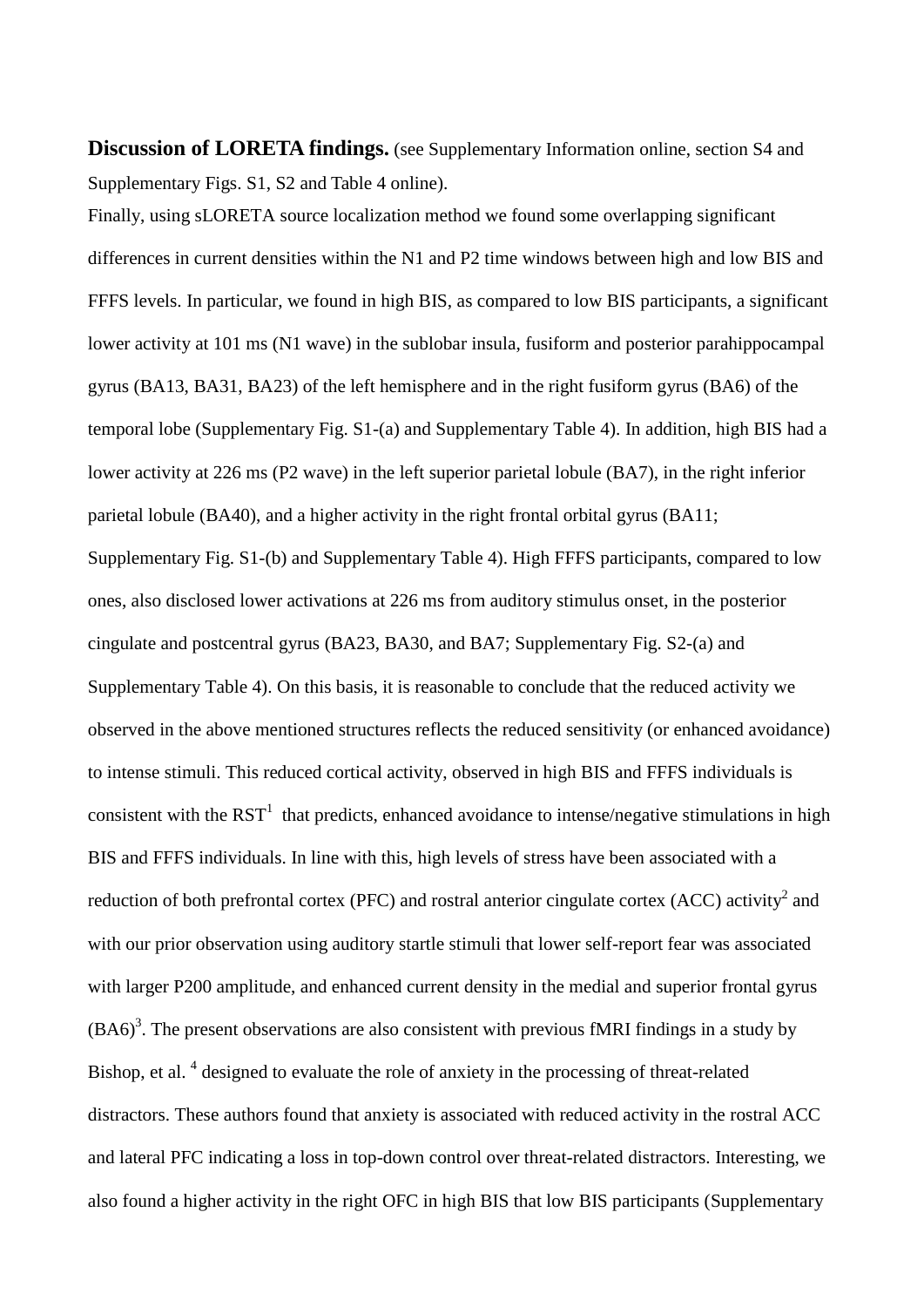Fig. S1-(b) and Supplementary Table 4). We think that the activation of OFC reflects the activation of neurophy[s](#page-7-0)iologic processes geared to enhanced cognitive control in these individuals<sup>5</sup>.

Although LORETA provides good localization accuracy, a major limitation of the present study is in the fact that only 30 electrodes were used for source analysis. This reduces the spatial resolution, and with impaired spatial resolution, there is a smaller chance that LORETA will be able to separate two closely spaced sources. Thus, a greater number of recording electrodes is recommended in future studies to enhance spatial resolution. In conclusion, the present study served to test RST constructs of BIS, FFFS in terms of emotional modulation of auditory A/R and source localization of the ERP components, and indicated that these temperamental traits involve distinctive neurophysiological systems.

#### **-- S4 --**

#### **Procedure for the Selection of Emotional Pictures**

In a pilot study, a total of 30 female (22-36 age range,  $M = 24.6$ ,  $SD = 2.6$  yrs) Psychology students rated each image on valence and arousal to verify the initial selection. The ratings for positive, negative and neutral valence were obtained using a 9-point Likert Scale, ranging from 1 to 9 that varies from negative to positive with a neutral point (five). A similar scale was used to rate arousal levels, ranging from 1 (calm) to 9 (aroused). We selected from the IAPS all the positive pictures that had a score equal or higher than 7 in valence and 7 in arousal. We followed the same procedure for the negative images. We took the neutral images in a small interval around the 5-value for the valence (4.5 to 5.5). Since neutral images are typically rated lower in arousal relative to positive or negative images, this was quite difficult to select, from IAPS, a set of neutral images with a high arousal level such as that of emotional images. To remedy this problem, we selected from the IAPS the neutral pictures with the highest score on arousal, but we had to add 18 neutral surrealistic, potentially high arousable pictures downloaded from the web, as suggested in a previous study by [Mourao-Miranda, et al.](#page-7-1) <sup>6</sup>. The final picture set consisted of 45 positive/high-arousal images, 45 negative/high-arousal images, and 46 neutral images. Below here are reported IAPS images used for each affective category:

#### **Pleasant/high Arousal Stimuli:**

1920, 2057, 2070, 2080, 2165, 2311, 2352, 4002, 4004, 4210, 4220, 4232, 4300, 4310, 4470, 4520, 4550, 4572, 4599, 4608, 4611, 4651, 4652, 4658, 4660, 4669, 4670, 4672, 4680, 4681, 4800, 5629, 8030, 8080, 8090, 8160, 8185, 8190, 8300, 8420, 8490, 8500, 8501, 8502, 8503.

#### **Unpleasant/high Arousal Stimuli:**

1300, 1321, 2710, 3015, 3030, 3051, 3060, 3140, 3160, 3170, 3181, 3250, 3350, 3530, 6260, 6300, 6312, 6313, 6350, 6370, 6510, 6530, 6540, 6550, 6560, 6571, 6821, 6830, 7380, 9005, 9006, 9180, 9181, 9252, 9300, 9320, 9340, 9405, 9410, 9433, 9800, 9810, 9910, 9911, 9920

#### **Neutral/high Arousal Stimuli:**

1616, 2214, 2381, 2485, 2840, 2880, 5220, 5410, 5470, 5535, 5720, 5740, 5750, 5789, 5920, 7205, 7207, 7230, 7270, 7350, 7352, 7495, 7496, 7502, 7510, 7640, 7820, 7830.

Eighteen high-arousal neutral stimuli were selected from the web. They are available on request at: vilfredo.depascalis@uniroma1.it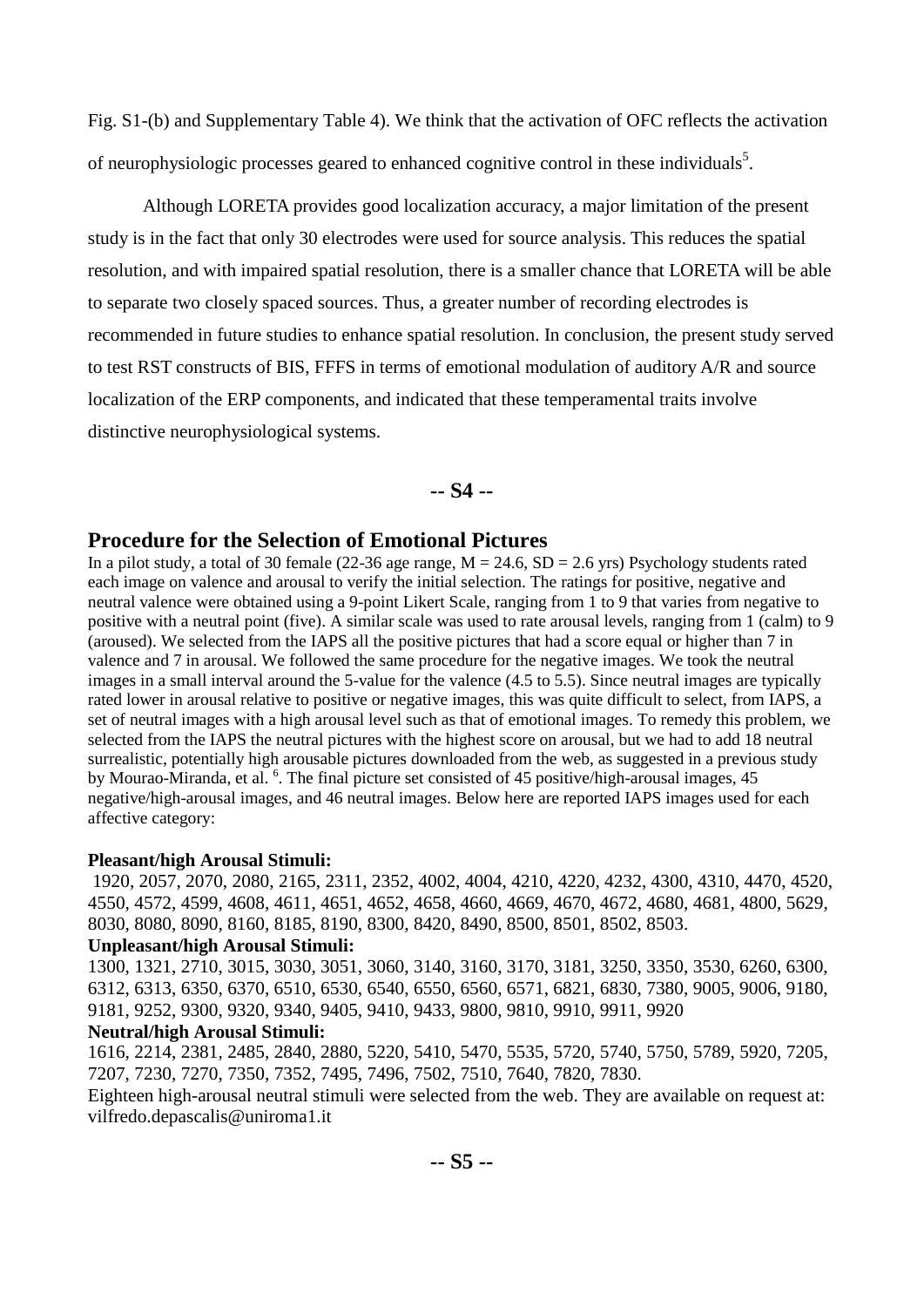#### **LORETA method**

ERP responses were further analyzed using the last LORETA software version provided by the KEY Institute for Brain-Mind Research (University Hospital of Psychiatry, Zurich, Switzerland; http://www.uzh.ch/keyinst/NewLORETA/LORETA01.htm, version 25-04-2015). sLORETA is a method for estimating the localization of cortical generators at specific time windows by providing a solution to the inverse problem by assuming that neighboring grid points are more likely to be synchronized than grid points that are far from each other and to find the best solution that is consistent with the scalp distribution<sup>7</sup>[.](#page-7-2) sLORETA is mainly used to compute statistical maps from EEG data that indicate the locations of the putative underlying source generator[s](#page-7-3)<sup>8</sup>. These maps are derived by performing a location-wise inverse weighting of the results of a minimum norm least squares analysis with their estimated variances. This tool performs source localization in 6239 cortical gray matter voxels sized 5 mm<sup>3</sup> rather than 7 mm<sup>3</sup> offered by the previous LORETA version, and localization inference is based on standardized values of the current density estimates<sup>[9](#page-7-4)</sup>. The solution space of LORETA is restricted to cortical and some hippocampal and amygdala gray matter defined via a reference brain from the Brain Imaging Center at the Montreal Neurological Institute<sup>[10,](#page-7-5)[11](#page-7-6)</sup> (MNI). The sLORETA implementation incorporates a 3-D shell spherical head model registered to a recognized anatomical brain atlas <sup>[12](#page-7-7)</sup>. Individual 3-D electrodes are positioned by the Talairach coordinate system according to the spatial association between anatomical brain landmarks and scalp positions  $^{13}$  $^{13}$  $^{13}$ . sLORETA enables the computation of statistical maps from ERP components data that indicate the locations of the underlying source processes with low error <sup>[8](#page-7-3)</sup> and does not require a priori hypotheses regarding field distribution of active sources. In the present experiment the coordinates of the 30 electrode positions were applied to a probabilistic anatomical template of the Talairach Atlas (McConnell Brain Imaging Centre, Montréal Neurological Institute, McGill University). These Talairach coordinates were used to compute the LORETA transformation matrix and then to transform ERPs of each subject into sLORETA forms. This resulted in the corresponding 3D cortical distribution of the electrical neuronal generators for each subject. For source reconstruction, subtractions of ERP traces between high and low personality traits were assessed, for the N1 and P2 waves, respectively within time intervals of 100– 140 ms and 200–225 ms. Statistical significance was assessed using a non-parametric randomization test  $^{14}$  $^{14}$  $^{14}$ . sLORETA maps of high vs low personality levels were compared using a t test for independent samples with the aforementioned nonparametric permutation test. It is important to note that this localization is not a complete listing of all significantly different cortical areas, but a listing of the local maxima of these differences. Although simulations have shown that LORETA localization performed better than some other localization methods, LORETA, as with all ERP localization algorithms, has accuracy limitations <sup>[15](#page-7-10)</sup>. Consequently, the significant brain regional differences reported in the present study between high and low levels of personality traits were examined only when N1/P2 differences between those traits were seen statistically significant.

### **References**

- <span id="page-6-0"></span>1 Gray, J. & McNaughton, N. The Neuropsychology of Anxiety: an Enquiry into the Functions of the Septohippocampal System (2nd edn, Oxford: Oxford University Press). (2000).
- <span id="page-6-1"></span>2 Shin, L. M. *et al.* An fMRI study of anterior cingulate function in posttraumatic stress disorder. *Biological psychiatry* **50**, 932-942 (2001).
- <span id="page-6-2"></span>3 De Pascalis, V., Cozzuto, G. & Russo, E. Effects of personality trait emotionality on acoustic startle response and prepulse inhibition including N100 and P200 event-related potential. *Clinical Neurophysiology* **124**, 292- 305 (2013).
- <span id="page-6-3"></span>4 Bishop, S., Duncan, J., Brett, M. & Lawrence, A. D. Prefrontal cortical function and anxiety: controlling attention to threat-related stimuli. *Nature neuroscience* **7**, 184-188 (2004).